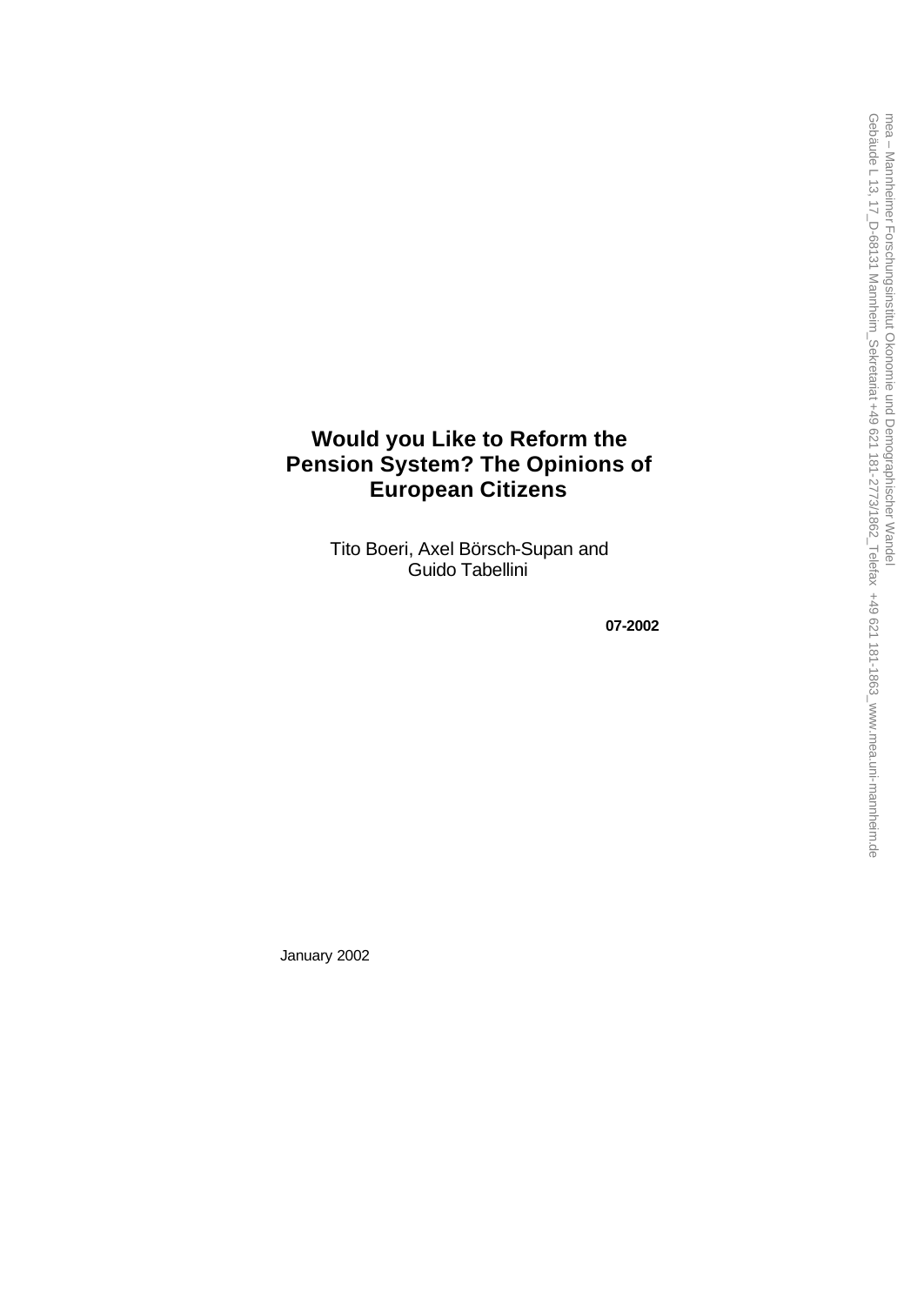## **Would you Like to Reform the Pension System?**

#### **The Opinions of European Citizens**

Tito Boeri, Axel Boersch-Supan and Guido Tabellini<sup>\*</sup>

### **1. Introduction**

Most economists would subscribe to the view that the public pay-as-you-go (PAYG) pension systems in many European countries are unsustainable and in need of reform. Yet, such reforms are politically very difficult. A recent line of research has tried to understand the nature of these difficulties by analyzing the citizens' opinions on different aspects of the welfare state and its redistributive programs.<sup>1</sup> Here we focus specifically on the pension system, reporting the results of a questionnaire conducted in Germany and Italy in the Fall 2001. Germany and Italy are particularly interesting countries in this respect because their PAYG pension systems are very generous and provide about 85% of the average retiree's income. Germany has carried out a reform in 2001, in between two waves of our survey. Thus, we also have a "natural experiment" to draw upon.

Our questionnaire was designed to shed light on the following issues: Are citizens aware of the unsustainability of the pension system and informed of its costs? Are reforms opposed by a majority or by a powerful minority? Which reform options seem politically more feasible and why? Which groups of citizens are more likely to favor reforms? Do citizens' opinions reflect their economic self-interest, as presumed by the literature on political economics?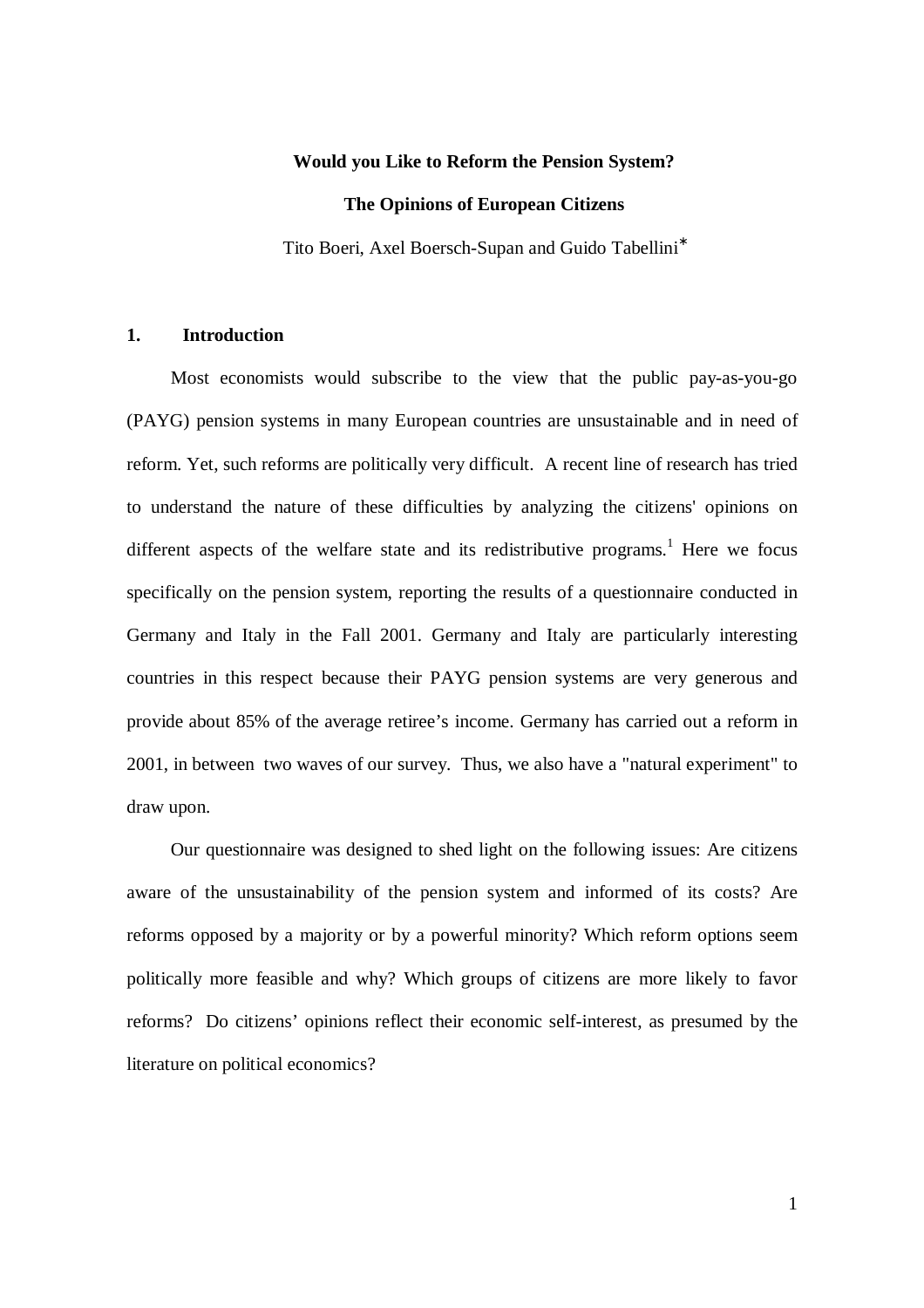Here is what we find. Citizens are aware of unsustainability but lack information about the cost of the PAYG system. The status quo is a majoritarian outcome along many dimensions: most reform proposals lack a majority and there is limited scope of packaging as reformers rarely support more than one reform option. Later retirement is the easier reform in Italy (where effective retirement age is lower), while opting-out of the PAYG system is popular in Germany, but only if accompanied by mandatory savings of the amounts rebated and with no transition burden. Preferences over policy options seem to reflect both economic self-interest and one's normative view about the role of the state. Opposition to any reform is high even among those aware of unsustainability. This could be procrastination or selfishness (shifting the burden onto future generations); some answers suggest that the latter could play an important role.

# **2. The Questionnaire**

We designed an identical questionnaire for the two countries, departing from a similar survey which we conducted in France, Germany, Italy and Spain during Spring  $2000$ .<sup>2</sup> In addition to the standard set of socio-economic background variables such as age, education, and income, the questionnaire included questions which elicited the information and the preferences about the current pension systems and potential reform options. We were careful not to ask open questions ("Do you want more benefits?") but posed trade-offs among specific policy options ("Are you willing to pay x% higher contributions in order to obtain y% higher benefits") in the tradition of contingent valuation and stated-preference survey techniques. The questionnaire was administered by computer-aided telephone interviews as part of an omnibus survey to a representative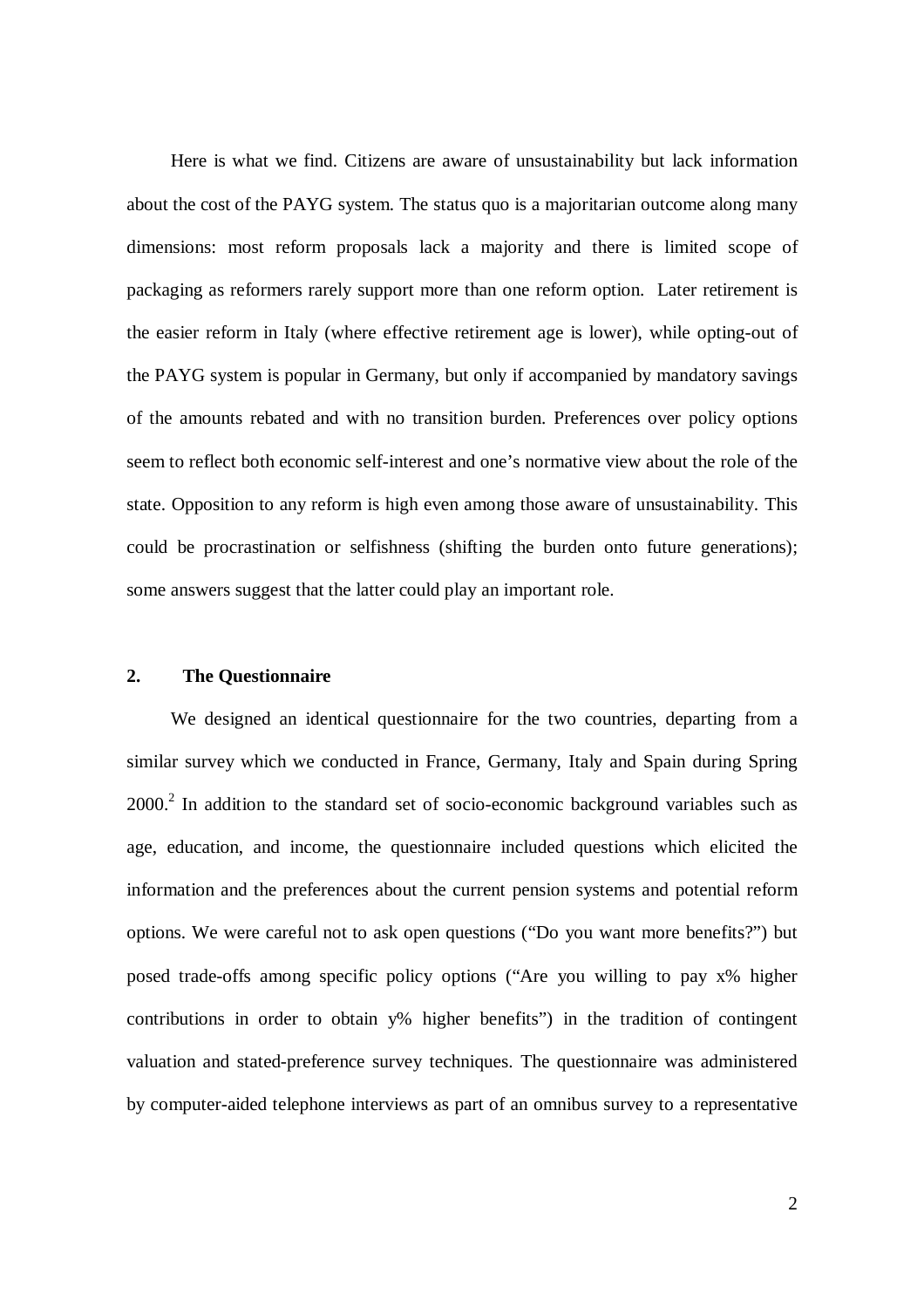sample of the population aged 16 to 80, including 2500 persons both in Germany and in Italy.

### **3. Results**

# **a. Are citizens informed?**

There is widespread awareness of the unsustainability of the pension system, and of the need to reform it. But at the same time, respondents seem to ignore or under-estimate the cost of the public pension system.

A large fraction of the two populations (85% in Germany and 63% in Italy) agree with the statement that "the pension system will face a crisis in the next 10-15 years". This is in spite of the pension reforms which have taken place in recent years. Italy has experienced three reforms in the last decade (the so-called Dini, Amato and Prodi reforms) and the German parliament has just approved a transition to a multipillar pension system. In fact, only a very small fraction of the citizens think that "the recent reforms have stabilized the pension system" (Table 1), and 40% think that they were ineffective.

| The reforms                                     | Germany | Italy |
|-------------------------------------------------|---------|-------|
| have stabilised the system                      | 3.5     | 10.2  |
| were just a first step towards<br>stabilisation | 50.2    | 49.4  |
| were ineffective.                               | 40.5    | 40.4  |

**Table 1. Assessment of Reforms to Date (%)**

Source: Author's calculations based on German-Italian survey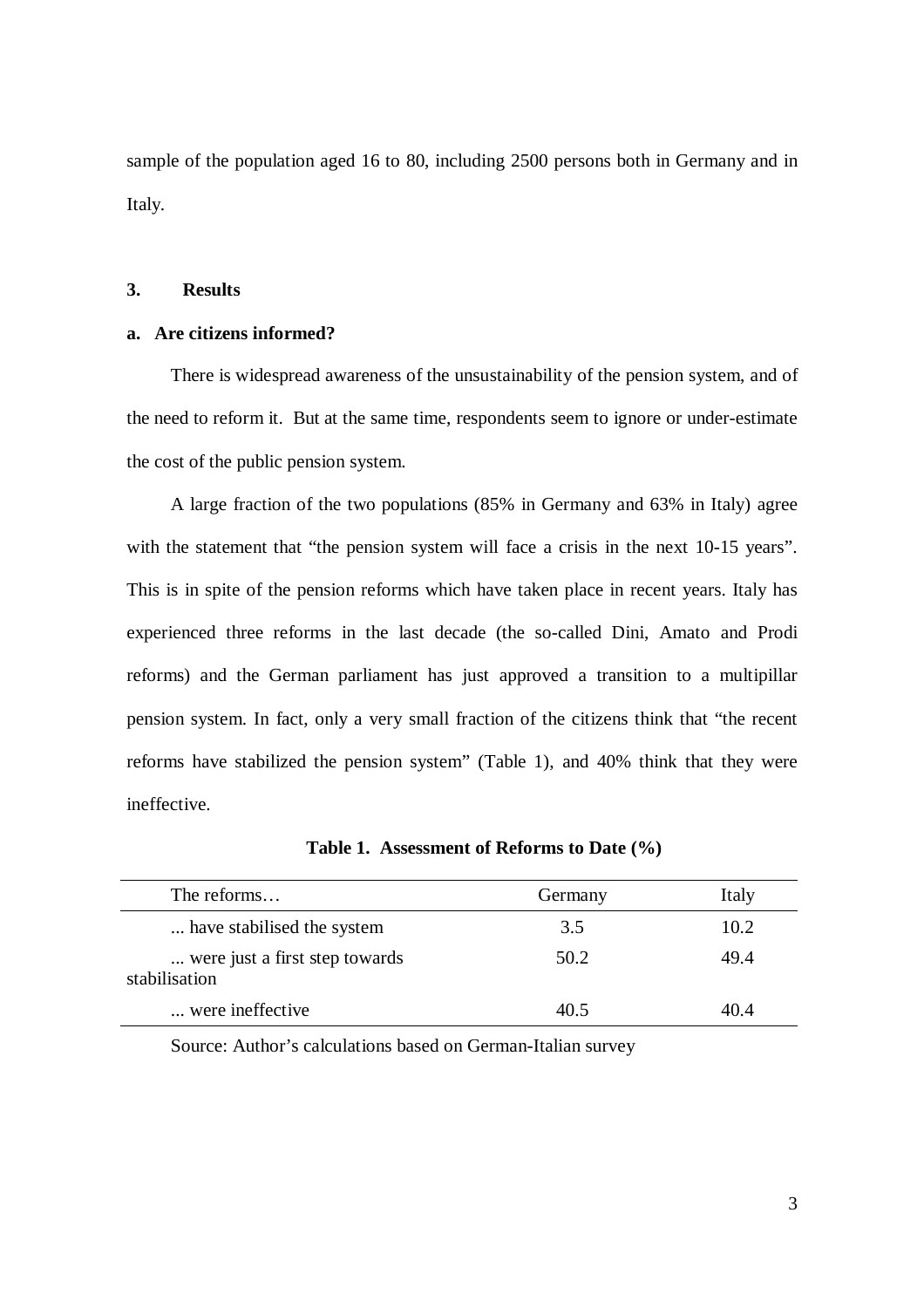Unsurprisingly, a majority of citizens in both Germany (81 %) and Italy (58 %), believe that "in the course of the next ten years there will be another pension reform reducing significantly the amounts of public pensions".

The perception of a pension crisis is stronger among those who are informed about how the pension system works (Table 2). However, only a minority understands how a pay-as-you-go (PAYG) system operates (40.5% of the citizens know that their contributions are used "to pay the pensions of current pensioners only", the other 59.5% think that at least some of their contributions go into a fund) or knows the actual costs or the system (less than 20% of employees who pay contributions know the contribution rate approximately, i.e., within the interval of 15-30% of gross earnings in Germany, and 25-40% in Italy). Regression results show that the perception of an impending crisis of the pension system is more or less evenly spread among employees.

|                       | Understood PAYG system |                | Knew PAYG contribution rate |      |
|-----------------------|------------------------|----------------|-----------------------------|------|
|                       | Yes                    | N <sub>0</sub> | yes                         | no   |
| Total                 | 40.5                   | 59.5           | 18.3                        | 81.7 |
| <b>Pension Crisis</b> | 84.1                   | 80.7           | 85.3                        | 79.2 |

**Table 2. Information and Perception of Pension Crisis (Percentages)**

Source: Author's calculations based on German-Italian survey

#### **b. Which reform options are more popular?**

We confronted currently working individuals with several pension reform options. Three questions offered to change the main parameters of the PAYG system (higher contributions, lower benefits, later retirement), emphasizing the intertemporal tradeoff between accepting reform now vs having to raise the contributions later. For instance: "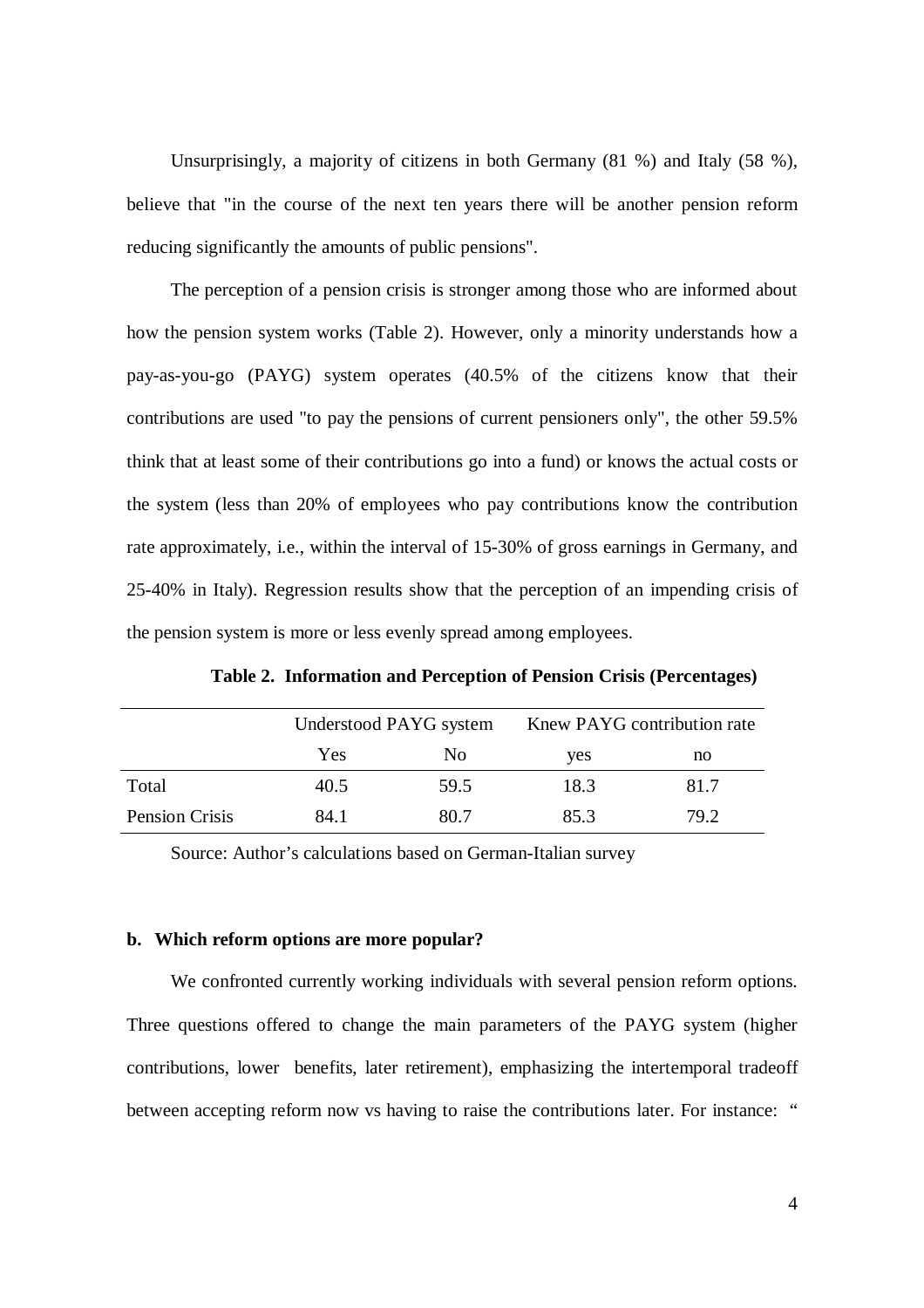Would you accept an increase in the retirement age if this would mean that the future contributions to public pensions could remain constant?". We also proposed an explicit transition to a multi-pillar system in three variants: an unconditional opting-out proposal, in which employees could choose to pay 50% less contributions in exchange for 50% less benefits in the future; the same opting-out proposal conditional on putting the saved contributions in a retirement savings account; and an asymmetric opting-out proposal, in which employees would receive only 50% of benefits in the future, but have to pay 50% contributions plus a transition burden.

Realistic pension reform is not a popular business (Figure 1). No opting-out variant finds a majority in Italy. Opting out is very popular in Germany, but only if it requires mandatory savings and does not involve a transition burden. The latter is unrealistic, and mandatory saving plans were dropped from the current "Riester Reform" in Germany. The finding that individuals are much more willing to opt out if constrained to save the contributions rebated is surprising but also featured in previous surveys (Boeri, Borsch Supan and Tabellini (2001)). It could reflect time inconsistent (social or individual) preferences – see below.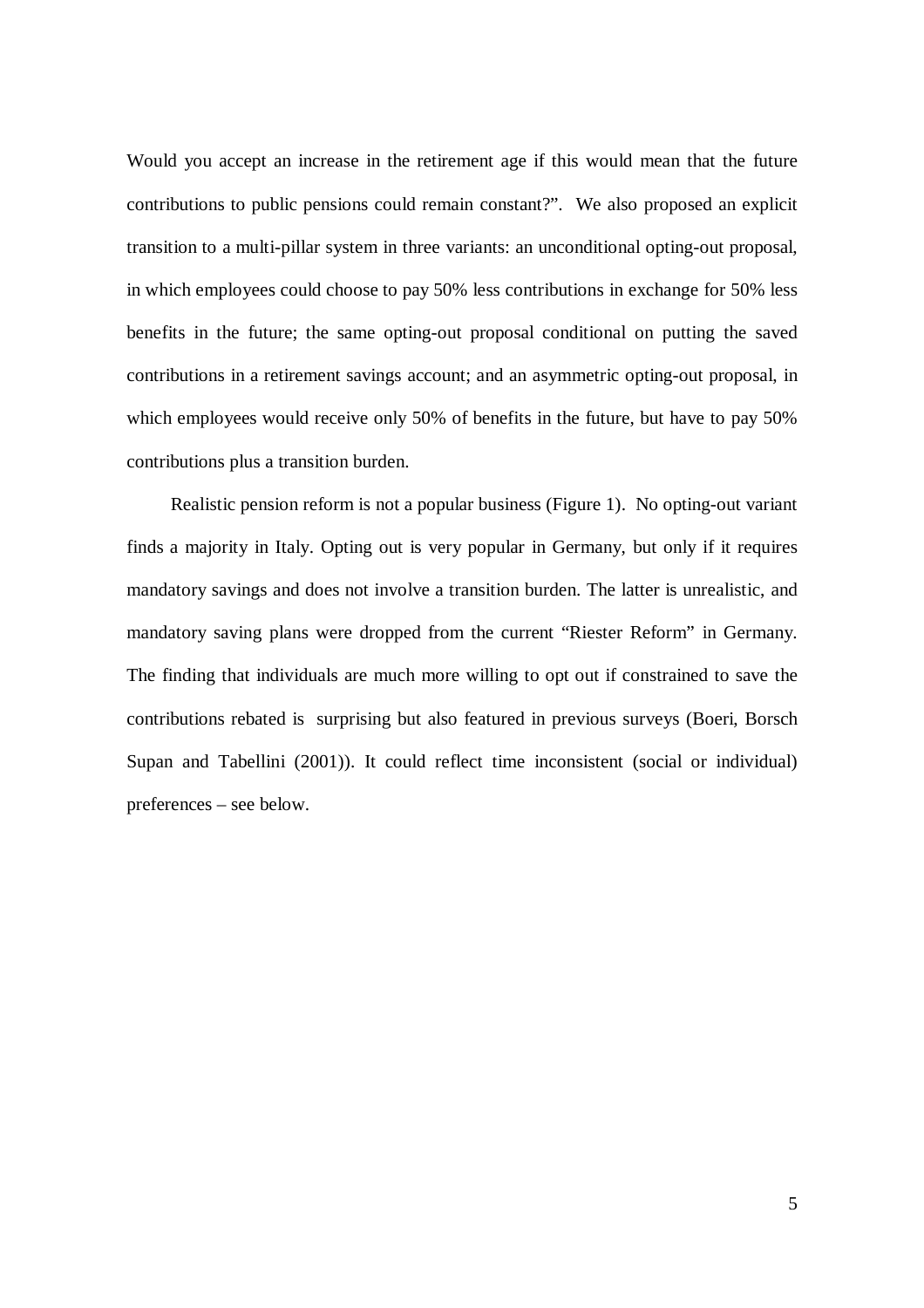

**Figure 1. Approval of Pension Reform Options (Percentages)**

Source: Author's calculations based on German-Italian survey

Italians and Germans have rather different preferences over the parametric reform options, An increase in retirement age finds a majority in Italy, where the effective retirement age is lower, but it is the least attractive change for German workers. In turn, a reduction in the benefit level of the public pensions finds a slim majority in Germany, where the effective replacement level is higher, but it is the most disliked option among Italian workers. The differences between Germany and Italy are therefore in line with where a reform may hurt least.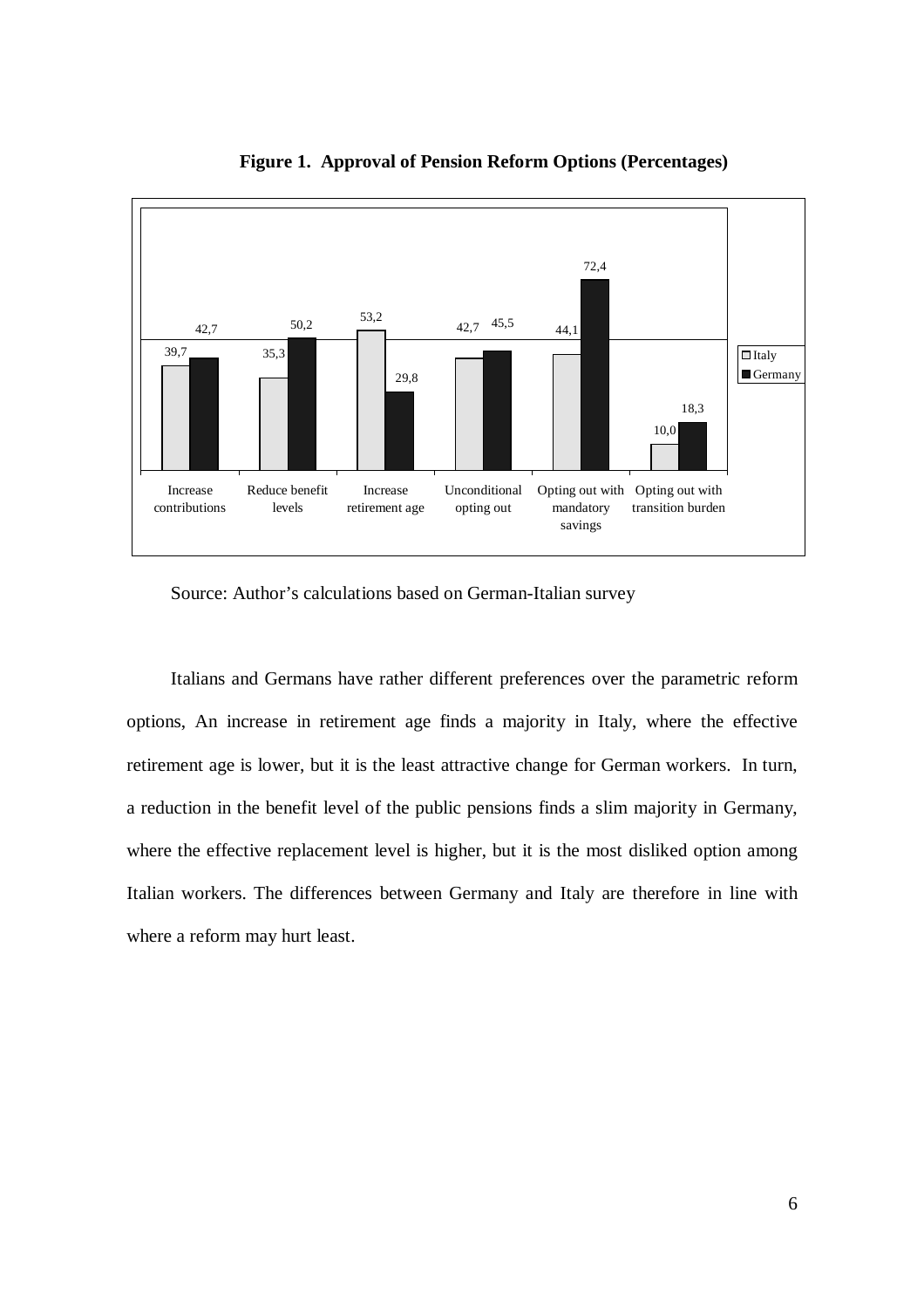### **c. Is it possible to create reform packages?**

How many reform options are approved/opposed by the same individual? Do the same individuals approve/oppose all reforms, or is there also disagreement over how to reform?

Consider the four pension reform options addressing the unsustainability of current policy: opting-out with transition burden, higher retirement age, lower benefit level, and higher contributions.<sup>3</sup> The patterns of responses by country reveals that those against tend to say no to many reforms, while those in favour tend to approve only one specific reform. This makes it more difficult to reform: not only there is strong opposition on *whether* to reform, but also a division among those in favor on *how* to reform. This is also shown in Table 3, columns 1 and 2, that pools both countries together.<sup>4</sup> Many respondents approve few and oppose many reforms: 24% do not approve any reforms at all (19% say no to all, the difference being those without an opinion); and more than 50% says no to three reforms or more.

| Reforms that:             | Increase Sustainability |         | <b>Shrink Size</b> |         |
|---------------------------|-------------------------|---------|--------------------|---------|
| Number of reform options: | Approved                | Opposed | Approved           | Opposed |
| $\boldsymbol{0}$          | 23,7                    | 2,4     | 37.1               | 5.1     |
|                           | 36,8                    | 15,5    | 41.8               | 26.6    |
| $\overline{2}$            | 27,6                    | 30,6    | 18.7               | 38.8    |
| 3                         | 11,0                    | 32,3    | 2.5                | 29.7    |
| 4                         | 1,0                     | 19,2    |                    |         |
| Total                     | 100                     | 100     | 100                | 100     |

**Table 3. Multiple Reform Options: Approval and Opposition (Percentages)**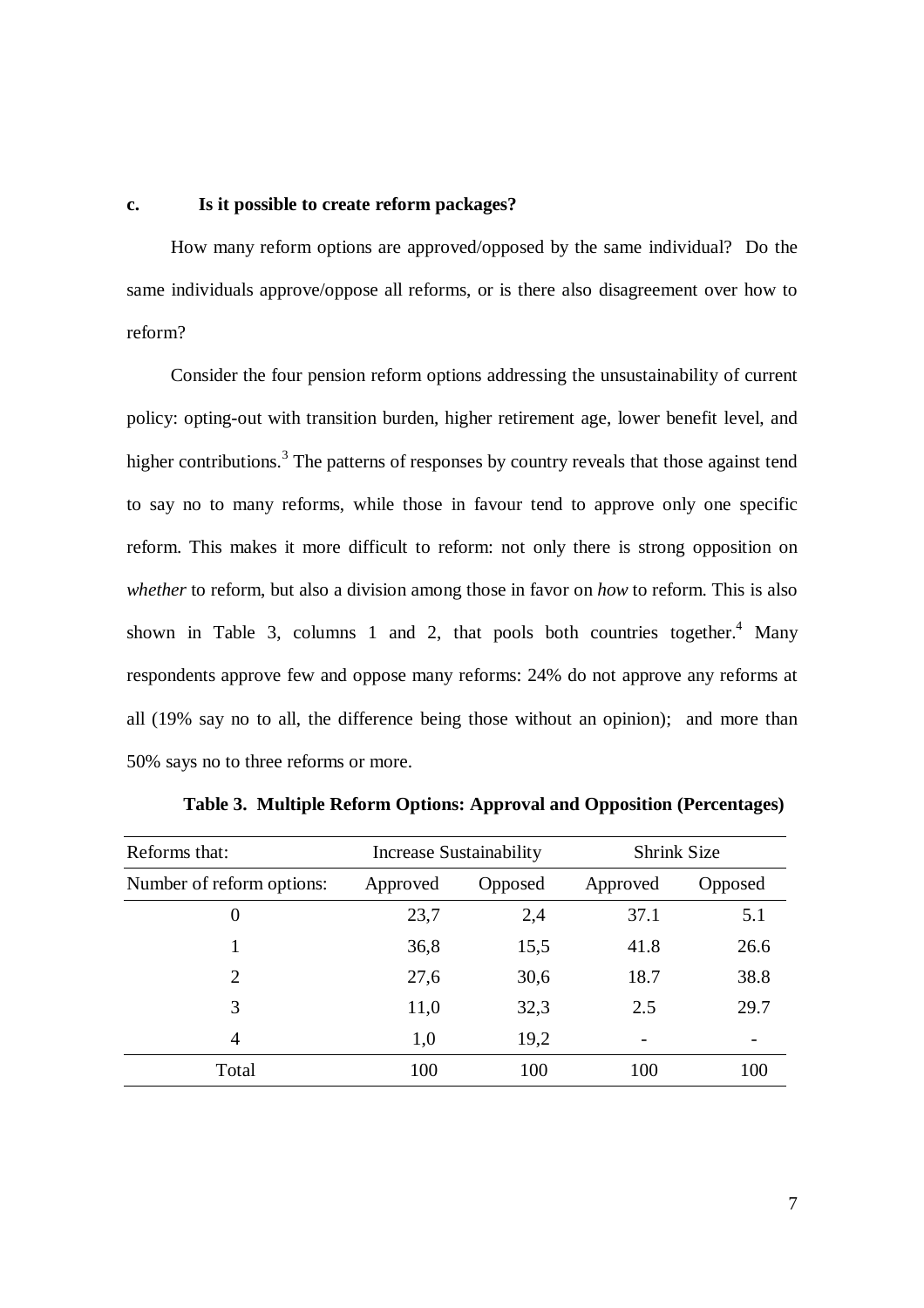These reform options have very different implications for the extent of intergenerational redistribution. But opposition to reform is even higher if we neglect the option of higher contributions, restricting attention to the three reforms that reduce the size of the PAYG system: lower benefits, later retirement and opting out with transition burden. This is shown in the last two columns of Table 3. Only 20% approve more than one reform option, and as many as 37% approve none of them.

#### **d. What explains individual opinions?**

The evaluation of these reform options reflects one's opinion on the role of the state in caring for the elderly. We asked (i) whether it was right to induce workers to put more emphasis on own provisions for retirement, and (ii) whether private pension systems were deemed as more advantageous than the PAYG system. Those who answered positively to these two questions were also much more likely to favor reforms shrinking the PAYG. For instance, 85% of those who approve more than one of the three reforms shrinking the size of the PAYG system also respond positively to either (i) or (ii).

But individual features such as age, income and education play an important role in shaping both the general view on the role of the state and the evaluation of these reform options. The younger, more educated, richer, males tend to say yes to either (i) or (ii) and to approve more reforms shrinking the size of PAYG; union members, residents of poor regions (the Italian South and East Germany) and those with a left-wing ideology tend to say no to both (i) and (ii) and oppose more reforms- see Tables A1 and A2 in the appendix.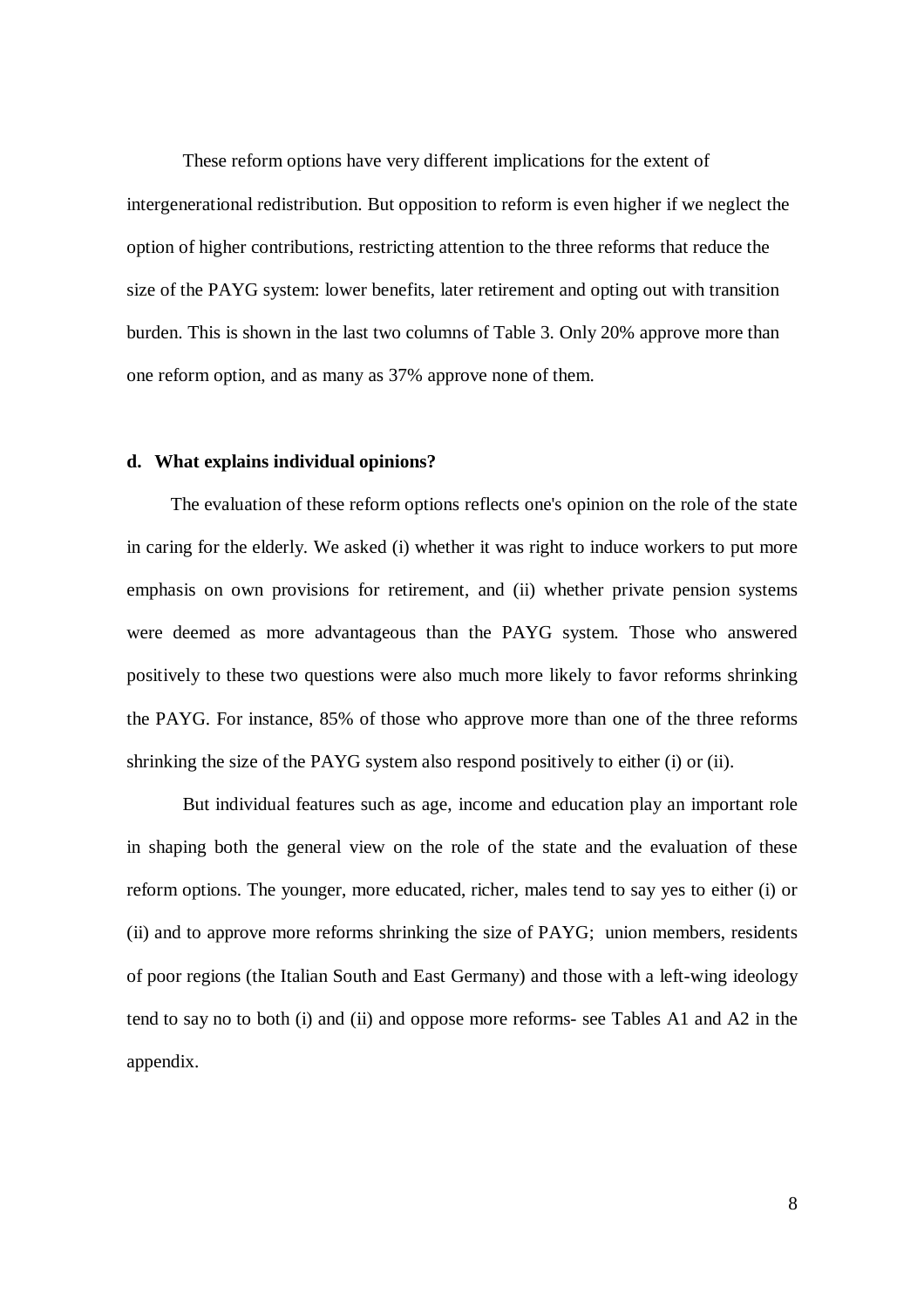Table 4 summarizes the main results of probit regressions of specific reform alternatives against the respondents' characteristics. Columns refer to specific reform alternatives: in the first column, do you prefer lower benefits or later retirement; in the second column, do you prefer lower benefits or higher *future* contributions; in the last column, are you willing to opt out with no transition burden and no mandatory savings. Rows refer to individual features.  $A + sign$  means that a variable measuring that feature has a positive and significant (at the 10% level) estimated coefficient in that regression, a - sign indicates a negative and significant estimated coefficient. Full results are shown in the appendix (Table A3).

Two sets of variables appear significant in all regressions: age and education. Older workers oppose any reduction in benefits even if it implies an increase in the future contribution rate, and are less likely to want to opt out. The opposite is true for more educated or more skilled workers. Individual income seems to matter only in the choice of benefits vs retirement age, with richer individuals more willing to accept lower benefits. Having a left wing ideology or being a member of a union only plays a limited role. Three other variables (not shown in the table) also significantly contribute to explain the opting out responses. Opting out is more popular among those who think a crisis in the PAYG is imminent, who expect higher returns from private pensions, and who are under a defined contribution system (the new PAYG regime in Italy only applies to younger generations, older workers are still under a defined benefit PAYG system).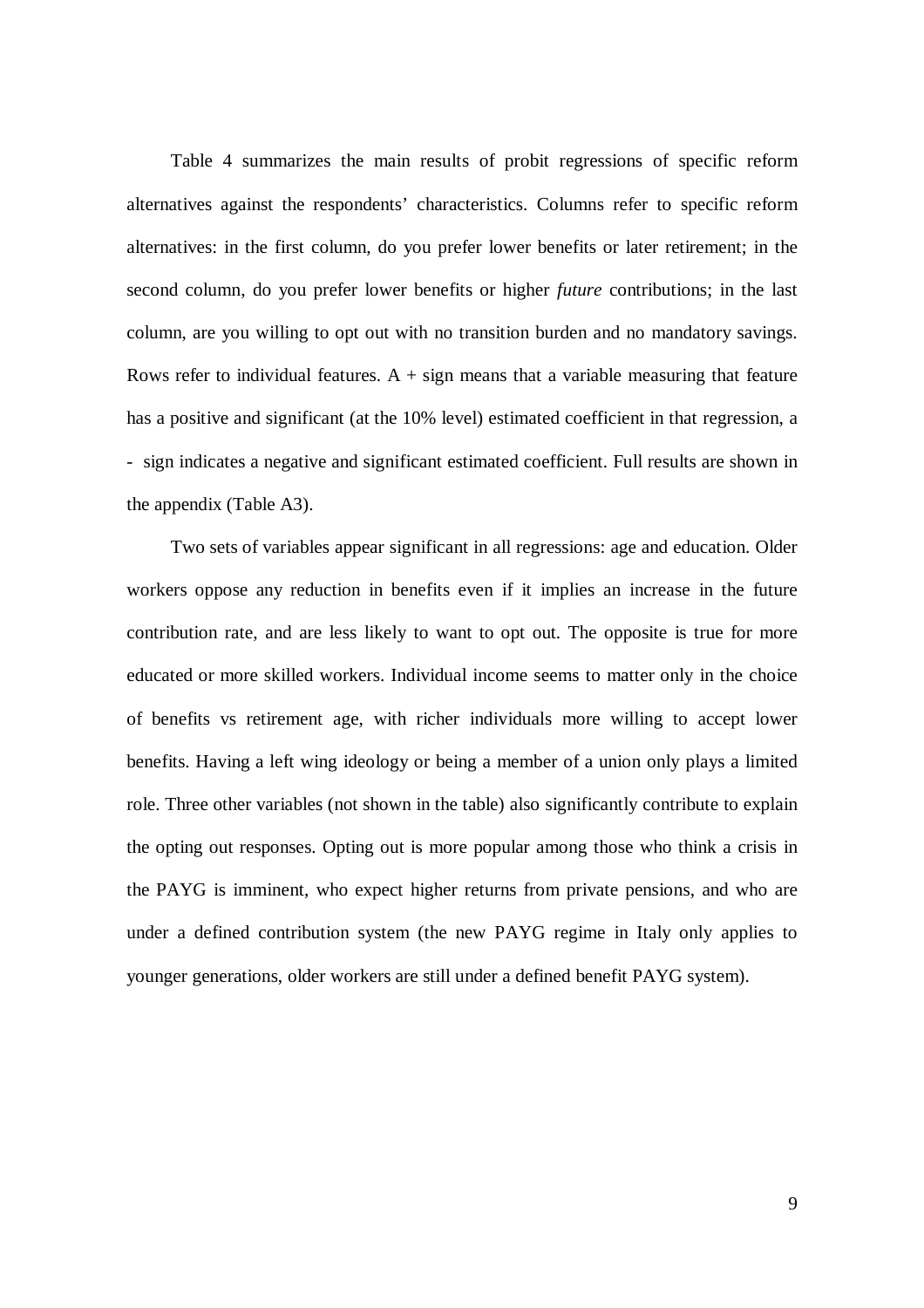|                       | Reduce benefits vs.<br>Reduce benefits vs. |                      | Unconditionally     |  |
|-----------------------|--------------------------------------------|----------------------|---------------------|--|
|                       | increase ret. age                          | increase fut. contr. | opt out vs. stay in |  |
| Age                   |                                            |                      |                     |  |
| Male                  |                                            |                      | $^{+}$              |  |
| Education or<br>skill | $+$                                        | $+$                  | $^{+}$              |  |
| Union<br>member       |                                            |                      | -                   |  |
| Left wing<br>ideology | $^{+}$                                     |                      |                     |  |
| Income                | $^{+}$                                     |                      |                     |  |
| Poor region           | $+$                                        |                      |                     |  |

**Table 4. Reform Alternatives and Individual Characteristics**

Source: See appendix 1 for the results of probit regressions

Altogether, these results suggest that preferences reflect the economic interests of individuals, as presumed by the theoretical literature on political economics. There is also a subtle interaction between economic self-interest and one's general view of the role of the state. Economic self interest is correlated with the view about what is right or wrong. Those who say that it is right for the state to take care of the elderly are also more likely to benefit from it (the older, the less educated, the poorer), and viceversa.

The fear of time inconsistencies may also play some role in shaping the opinions on pension reforms. The expectation of higher returns from private pensions is not correlated with the view that individuals should become more responsible for their retirement: many expect high returns from private pensions but oppose giving more responsibilities to workers. Interestingly, these conflicting opinions are more numerous among those who would opt-out from PAYG only if it is accompanied by mandatory savings.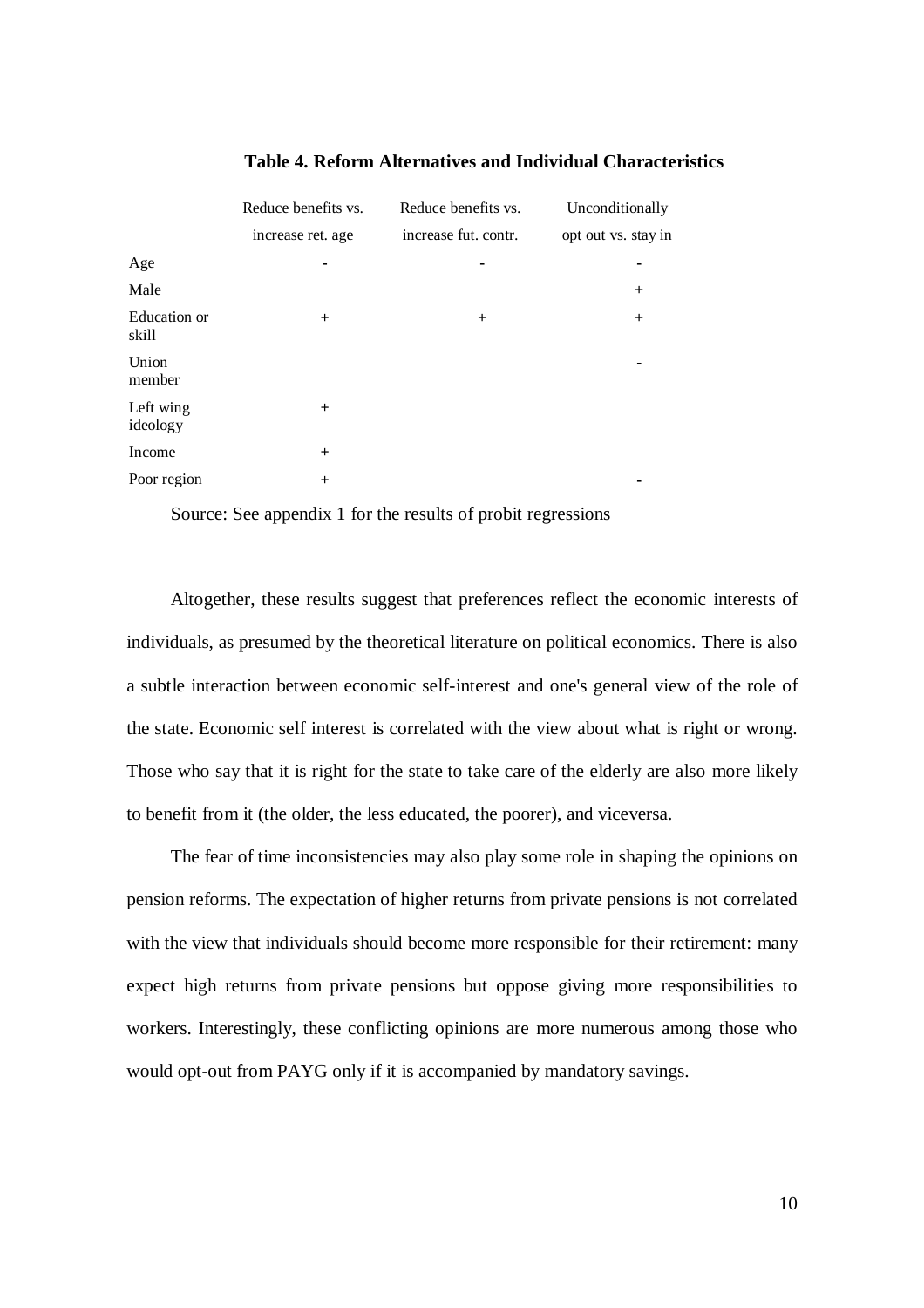## **e. Why is there so much opposition to reform?**

Respondents are aware of unsustainability. Why don't they want to do something about it? Other parts of the questionnaire can shed light on this issue. Individuals were asked whether they oppose further increases in the size of the welfare state, i.e., an "increase of pensions and transfers to households" obtained by "raising taxes and compulsory contributions". Among those who also expect an imminent crisis of the PAYG, there is overwhelming opposition to further increases in the welfare state (80% oppose further increases) – see the last row of Table 5. Given that these same individuals believe that pension promises cannot be met without increasing taxes and contributions, they should consistently support reforms reducing benefits, increasing retirement age and partly privatising social security. They don't. As shown in the first two columns of Table 5, the approval rate of these three reforms is the same irrespective of whether or not one opposes further expansions of the welfare state. There are two possible interpretations of this finding: procrastination (time inconsistent preferences), or intergenerational selfishness (current workers really want to gain at the expenses of future generations).

| Employees aware of crisis and wishing to |                                |                |                       |                |
|------------------------------------------|--------------------------------|----------------|-----------------------|----------------|
| Yes to*:                                 | increase the welfare.<br>state |                | redistribute to young |                |
|                                          | <b>Yes</b>                     | N <sub>0</sub> | Yes                   | N <sub>0</sub> |
| 0 reforms                                | 38,0                           | 37,1           | 17,8                  | 23,2           |
| All <sub>3</sub><br>reforms              | 3,0                            | 2,8            | 2,5                   | 0.8            |
| % valid<br>votes                         | 20,3                           | 79,7           | 20,2                  | 79,8           |

| able |  |
|------|--|
|------|--|

\*Reform options included are Opting Out with Transition Burden, Less Pension, Increase in Retirement Age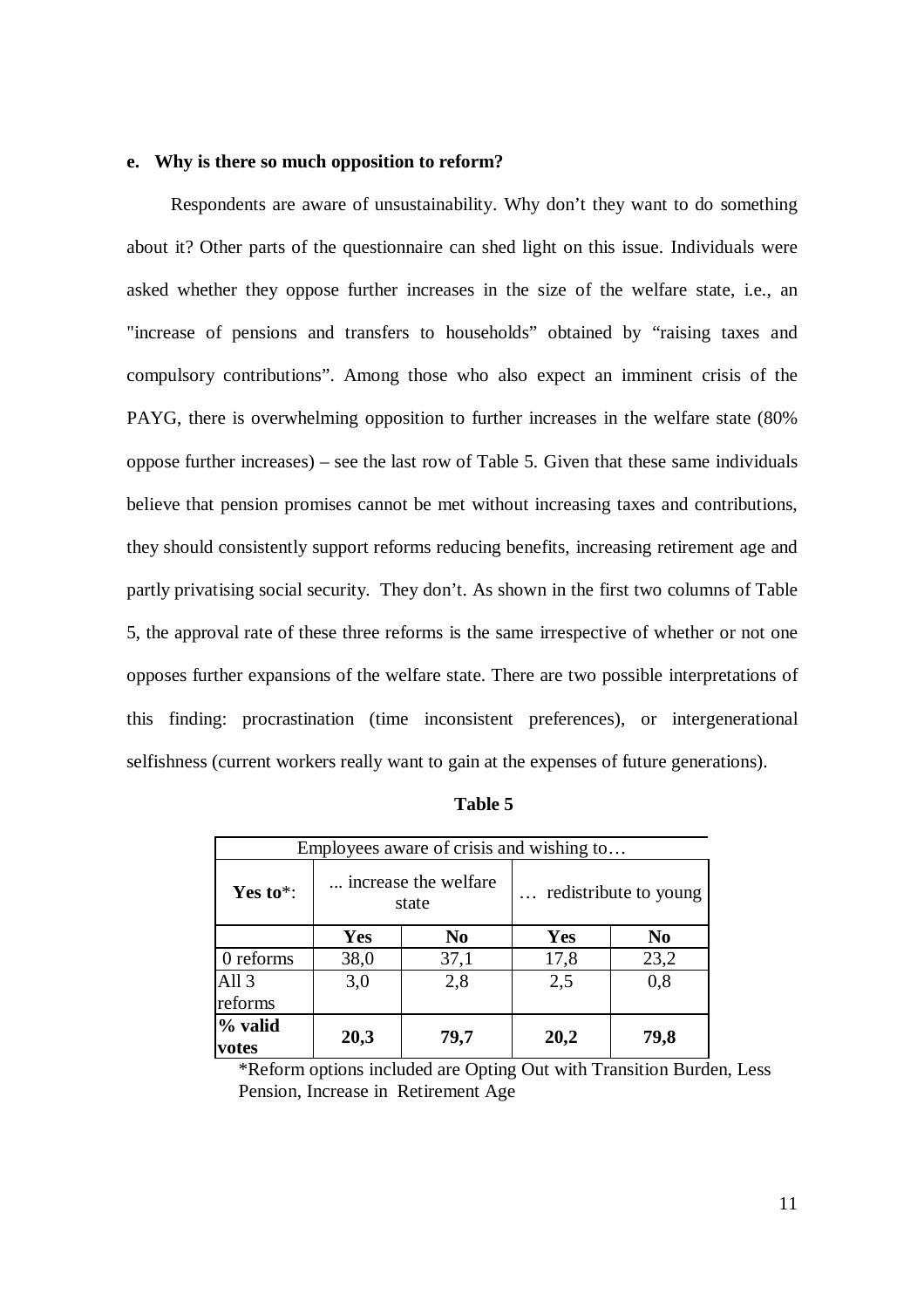To try and discriminate between procrastination and selfishness, individuals were also asked whether they favor a reallocation of transfers, i.e., "should the state allocate less resources to pensions and more to unemployed or young jobseekers?". The answers indicate that selfishness plays an important role. As shown in the last row of table 5, only one out of five respondents who are aware of the crisis are also altruistic with respect to intergenerational redistribution. And indeed, there are more reformers among those who are aware of the crisis and care about young generations (columns 3 and 4 of Table 5).

### **f**. **How popular was the German pension reform?**

The pension reform in Germany sheds more light on the nature of the opposition described above. This controversial so-called "Riester reform" reduced the replacement rate of the public pensions by about 10% starting in year 2011 and introduced a small, voluntary but tax-advantaged funded pillar from January 2002 on. It was approved by parliament in January 2001, just in between this survey and our earlier survey (Boeri, Boersch-Supan and Tabellini, 2001) in which we asked many of the same questions. Since no further reform took place in Italy during this time, our two surveys permit a "difference-in-difference" approach for the questions posed in this paper. Of course, other events took place in both countries, diluting the pure experimental character. Moreover, many of the impacts will be medium or even long term and are not visible in the data yet.

In both countries, the impression that there will be a pension crisis in the near future went up; on Germany from 76.8% to 85.2%, and in Italy from 67.5% to 72.7%. However, the Riester reform increased the awareness that dramatic benefit reductions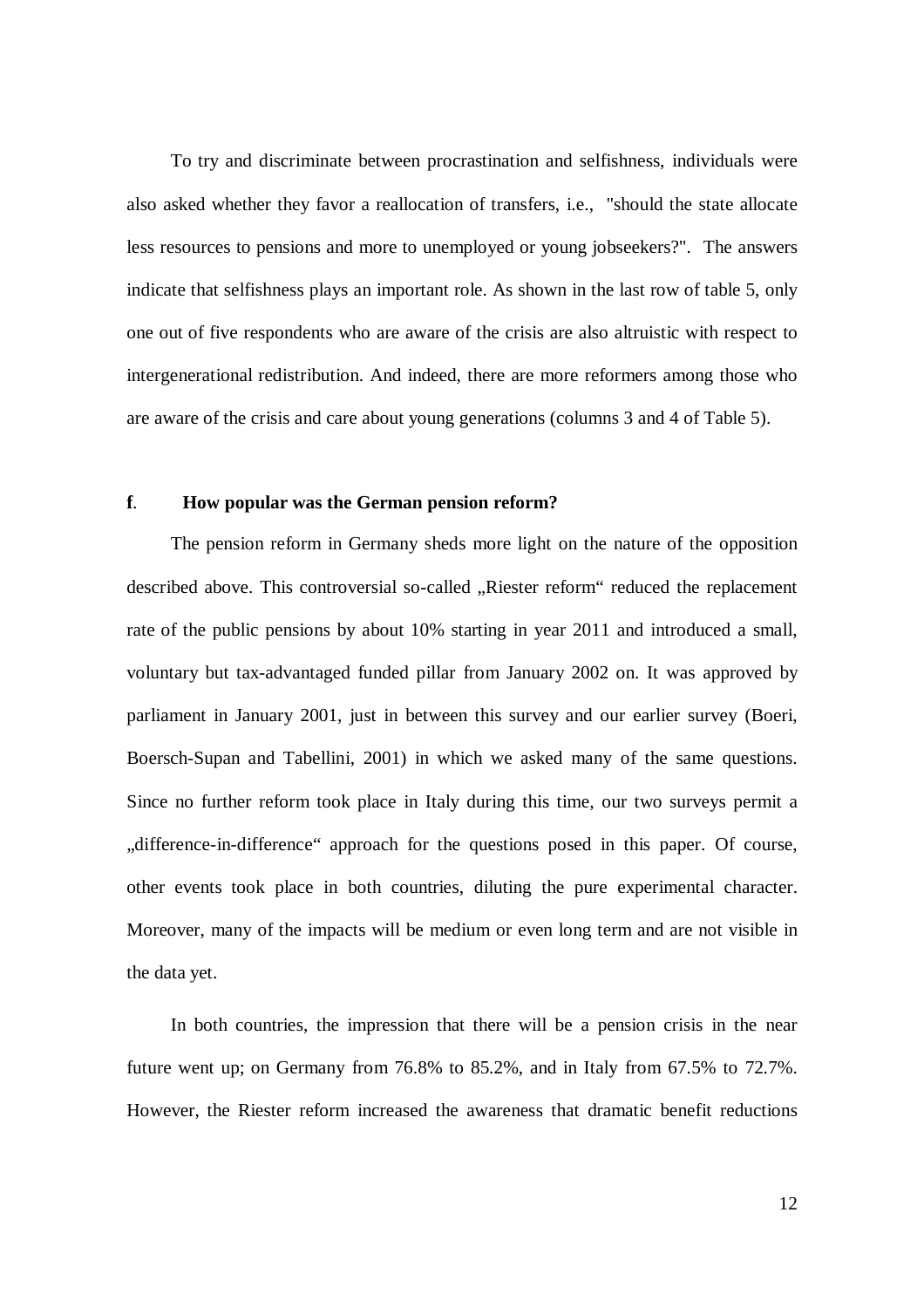could be unavoidable (from 69.7% to 80.7%) while in Italy this perception decreased from 62.9% to 57.6%. This is an interesting result: The Riester reform obviously succeeded in conveying the message that there is an end to pension generosity.

The Riester reform did reduce the status quo bias. In Germany, only 51.3% rather than 59.4% last year want to leave taxes and benefits unchanged, while 35.9% rather than 27.5% want less taxes and less benefits. This did not happen in Italy – actually, the share of respondents favoring the status quo remained unchanged, while there are now more people in favor of a larger welfare state than last year. At the same time, 50.1% of German respondents (still a majority, but less than the 61.3% in last year) want the generational balance between pension reciepients vs young and unemployed unchanged – but almost all of that change went into an increase in favor of pensions and against unemployment (up from 16.8 to 26.5%). We do not observe a similar change in Italy. In this sense, the Riester reform seems to have backfired.

# **4. Final remarks**

Governments wishing to carry out reforms will have to work hard to highlight the unfairness of the status quo for future generations, and to explain the efficiency benefits of partial privatisation of social security. The Riester reform seems rather unsuccessful on both accounts: it made people aware of what they might loose, but not of the potential gains. As perceptions of what is right and wrong appear to be strongly correlated with self-interest, there can be synergies in highlighting individual advantages involved by various reform options and the redistributions they operate

13